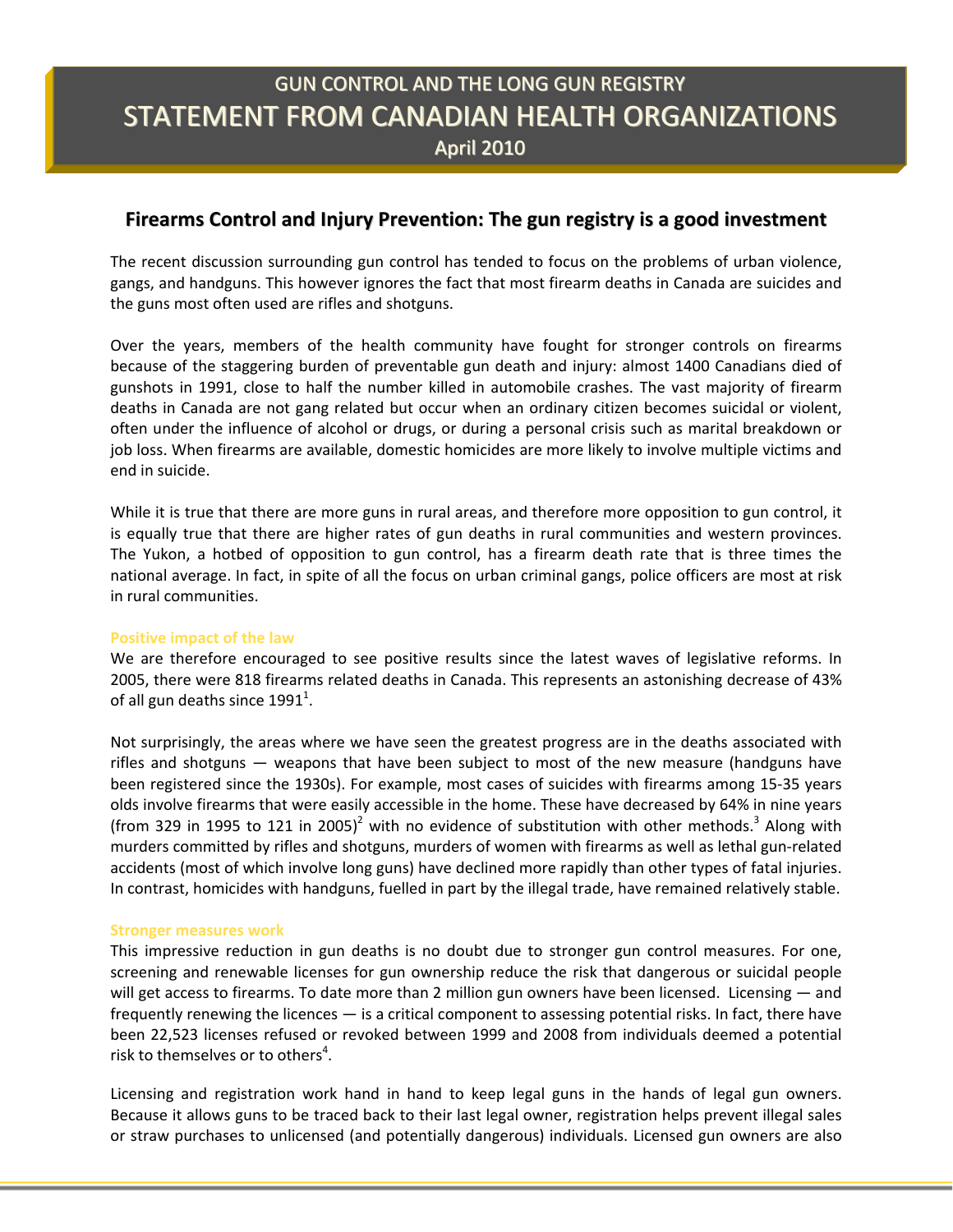more likely to safely store their firearms if they know their name is attached to each gun. Studies have shown that in the US, states with both licensing and registration (versus one or the other) had fewer guns diverted from legal to illegal markets.<sup>5</sup> It also helps police with the temporarily removal of firearms in households where there may be a risk for suicide or violence. This is why the Supreme Court maintained that the registration component is critical to enforcing licensing provisions and cannot be severed from the system<sup>6</sup>. Moreover, registration is a one time only gesture. The 7 million guns which have been registered do not have to be registered again unless they are traded or sold.

#### **Worthy investment**

The opponents of the registry have deliberately misrepresented the costs. It is true, too much money was spent setting up the system. But at this point the savings that would be obtained from dismantling the registry are less than \$3 million a year. This is a trivial amount considering that the system is used by police thousands of times each day. This small investment is dwarfed by economic benefits of reducing gun death and injury, estimated at nearly \$1.4 billion annually.<sup>7</sup>

#### **Prevention is a priority**

Health organizations have fought to pass improvements to the law in 1991 as well as in 1995.<sup>8</sup> Scientific research shows that progressive controls on firearms have resulted in a reduction in firearm death and injury. Canada's law has been cited as a model of effective legislation worldwide, particularly in combating violence against women. It is also consistent with global norms including the recently announced European Firearms Directive which establishes uniform standards for all European Union countries and includes the registration of all firearms.

As health professionals, we know the importance of investing in prevention, whether in road safety or prevention of infectious diseases. It is true that one cannot easily measure prevention, but we can certainly measure the effects of ignoring it. Six different coroner's inquests recommended the licensing of gun owners and registration of all firearms. Indeed, our daily practice informs us of the very real risks associated with firearms and of the value of a strong gun control law.

That is why we must speak out against Bill C-391, the private member's bill currently before the House of Commons which aims to abolish the long gun registry.

#### *Signed by:*

#### **GROUPS (28) :**

Jean-Yves Frappier, MD, FRCPC, MSc President **Canadian Association for Adolescent Health**

Chris Evans, MD President **Canadian Association of Emergency Physicians**

Ms. Linda Silas President **Canadian Federation of Nurses Unions**

Dr. Robert Cushman Chief Executive Officer **Champlain Local Health Integration Network** Marie Adèle Davis Executive Director **Canadian Paediatric Society**

Ms. Debra Lynkowski Chief Executive Officer **Canadian Public Health Association**

Carol Timmings President **Ontario Public Health Association**

Dr Dale Dewar, MD, FCFP Executive Director **Physicians for Global Survival**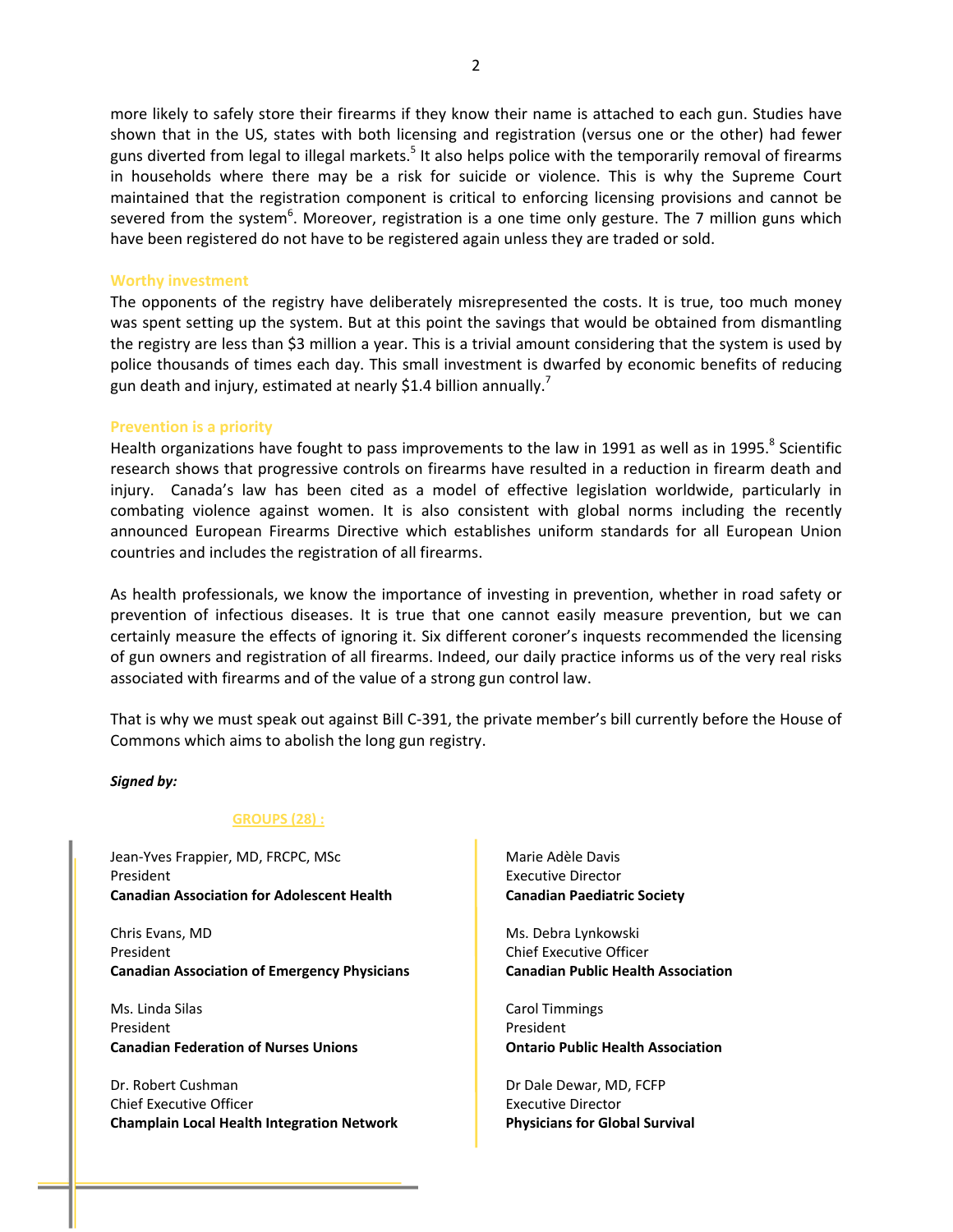Dr Geneviève Bécotte, MD, CCMF (MU) President **Quebec Association of Emergency Physicians**

Bruno Marchand Executive Director **Quebec Association for suicide prevention**

Lucie Thibodeau President **Quebec Public Health Association**

Dr. David McKeown Medical Officer of Health **Toronto Public Health**

Elizabeth Taylor, PhD OT(C) President **Canadian Association of Occupational Therapists**

Dr Jean-François Dorval, MD, LMCC Spokesperson on gun control **Regional Strategy Committee for Action on Suicide**  $of$  **Bas-St-Laurent** 

#### **Quebec Public Health Departments (14):**

Dr Réal Lacombe Directeur de santé publique  $Direction de santé publique d'Abitibi-$ **Témiscamingue**

Dr Robert Maguire Directeur de santé publique  $Direction$  **de** santé  $public$  **publique du** Bas-St-Laurent

Dr François Desbiens, MD, MPH, FRCPC Directeur de santé publique **Direction de santé publique de la Capitale-Nationale**

Dr Reynald Cloutier Directeur de santé publique **Direction de santé publique de la CôteͲNord**

Dr Louise Soulière Directrice de santé publique **Direction de santé publique de l'Estrie**

Dr Christian Bernier Directeur de santé publique  $Direction$  **de** santé publique de la Gaspésie-Îles-de**laMadeleine** 

Dr Jean-Pierre Trépanier, MD, MSc, FRCPC Directeur de santé publique et d'évaluation **Direction de santé publique de Lanaudière**

Dr Blandine Piquet-Gauthier, M.D., M.Sc., FRCPC Directrice de santé publique **Direction de santé publique des Laurentides**  $Direction$  **de** santé *publique* du Nord-du-Québec

Dr. Nicole Damestoy Directrice de santé publique **Direction de santé publique de Laval**

Dr Gilles W. Grenier Directeur de santé publique **Direction de santé publique de la Mauricie-CentreduͲQuébec**

Dr Jocelyne Sauvé, M.D., FRCPC Directrice de santé publique **Direction de santé publique de la Montérégie**

Dr Richard Lessard Directeur de santé publique **Direction de santé publique de Montréal**

Dr Hélène Dupont M.D. Directrice de santé publique **Direction de santé publique de l'Outaouais**

Dr Donald Aubin Directeur de santé publique  $Dirichlet$ **Direction**  $de$  **santé**  $p$ **ublique**  $du$  **Saguenay-Lac-Saint-Jean**

#### **INDIVIDUALS (33):**

**Dr Neil Arya** Director, Office of Global Health Schulich School of Medicine & Dentistry

**Suzelle Beaulieu** Agente de relation humaine CSSS de Matane (CLSC)

**Serge Bélanger** Directeur Trajectoires hommes du Kamouraska-Rivière-du-Loup-Temiscouata-Les Basques

**Dr Bruno Bernardin**, MD Médecin d'urgence Hôpital général de Montréal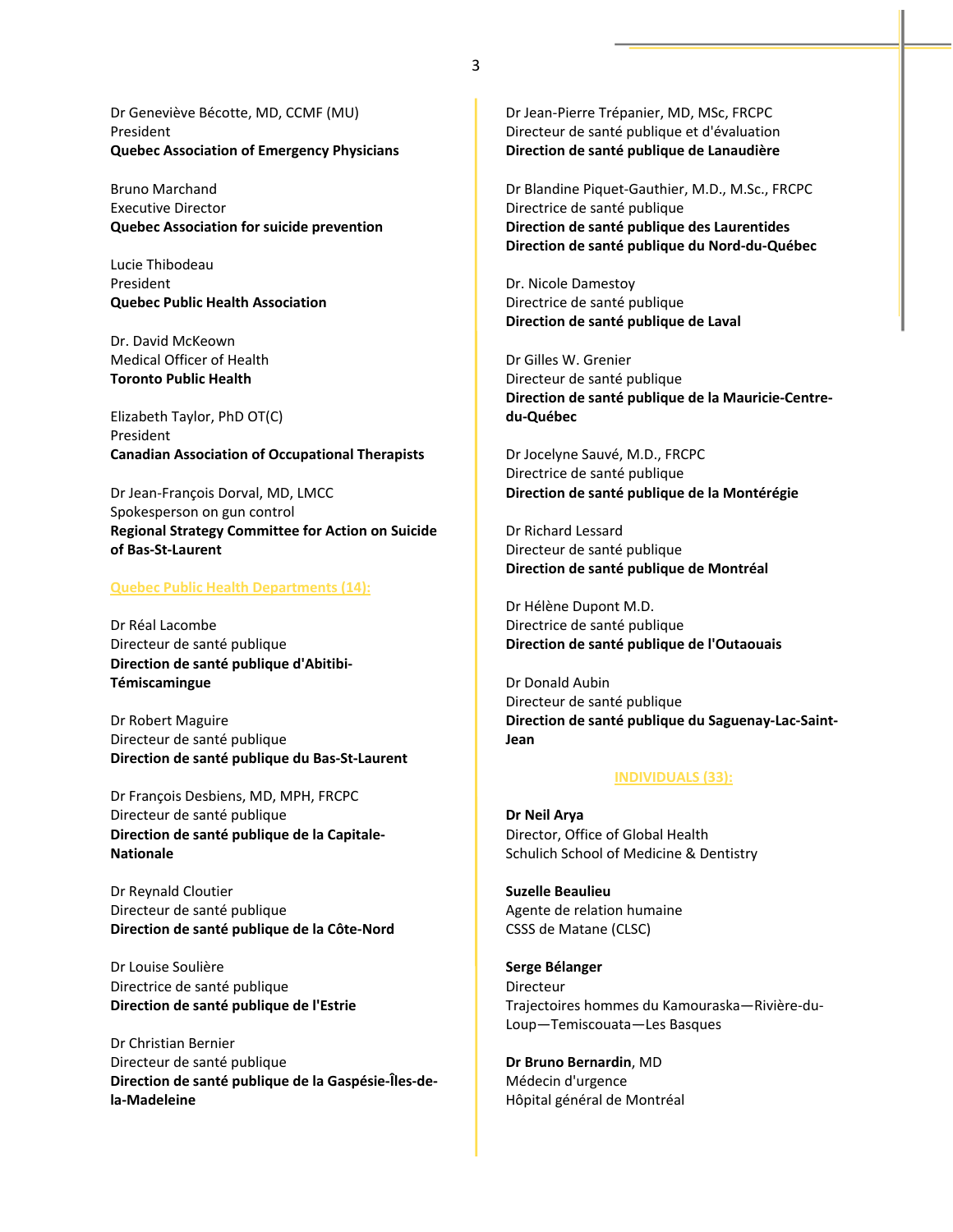**André Boudreau** Directeur C-TA-C (Contre Toute Agression Conjugale)

**Dr Ron Charach**, MD, FRCP Psychiatrist Author of *Cowboys & Bleeding Hearts, Essays on Violence, Health and Identity*

**Nathalie Clavette** Directrice des programmes santé mentale, dépendances et jeunes en difficulté CSSS du Témiscouata

#### **Dr Georges Desrosiers** Professeur émérite Département de médecine sociale et préventive Faculté de médecine de l'Université de Montréal

**Dr. Alan Drummond,** MD, CM, CCFP(EM) Emergency Physician Medical Director of the Emergency Department at the Perth and Smith Falls District Chair, Public Affairs Committee of Canadian Association of Emergency Physicians

**Dr Annie Duchesne**, Ph. D. Psychologue Université du Québec à Rimouski

### **Mélanie Dumont** Intervenante et formatrice Centre de prévention suicide du Kamouraska-Rivière-du-Loup-Temiscouata-Les Basques

**Dr Harold N. Fisher** Clinical Research Physician Associate Vice-President Eli Lilly Canada

# **Maria Fortin**

Coordonnatrice des dossiers santé mentale, services psychosociaux généraux, suicide et dépendances Agence de la santé et des services sociaux du Bas-St-Laurent

**Dr Allan J. Fox,** MD, FRCPC, FACR Chair of the Neuroradiology Section Ontario Medical Association

**Dr Thérèse Gagné**, Ph. D. Psychologue Cégep de Matane

#### **Nathalie Gagnon**

Intervenante sociale Agente de planification et de programmation en dépendances Agence de la santé et des services sociaux du Bas-St-Laurent

#### **François Gamache,** M. Ps.

Directeur Centre de prévention du suicide et d'intervention de crise du Bas-St-Laurent

**Gaétan Gauthier** Intervenant - Services Hommes L'arrimage (Réhabilitation alcoolisme et toxicomanie)

#### **Catherine Geoffrion**, M. A.

Responsable des services éducatifs complémentaires Direction régionale du Bas-St-Laurent et de la Gaspésie-Îles-de-la-Madeleine

**Dr Abel Ickowicz,** MD, FRCPC Psychiatrist-in-Chief Hospital for Sick Children

**Dr Barbara Kane**, MD, FRCP Psychiatrist Prince George Regional Hospital

**Dr Andrew W. Kirkpatrick,** CD, MD, FRCSC, MHSc, FACS President Trauma Association of Canada

**Corrine Langill**, RN, BScN Manager, Health Promotion and Injury Prevention Children's Hospital of Eastern Ontario

#### **Gilles Lapointe**

Agent de planification, de programmation et de recherche Agence de la santé et des services sociaux du Bas-St-Laurent

**Dr Sarvesh Logsetty** MD, FRCS(C), FACS Director Manitoba Firefighters Burn Unit and Associate Professor Department of Surgery, University of Manitoba

**Caroline Morin,** erg. Chef L'Estran (Centre régional réadaptation en dépendances)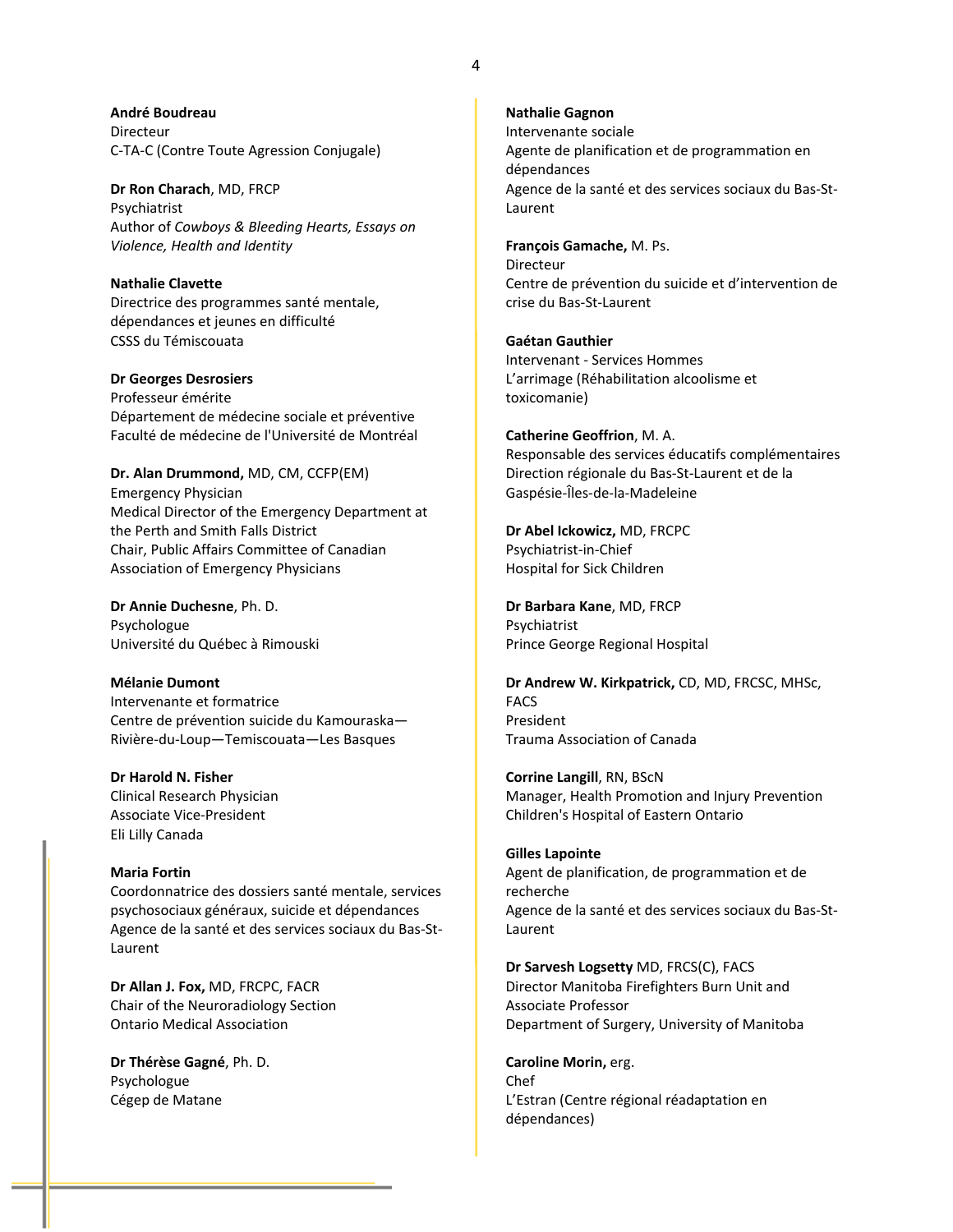**Esther Otis, B. Sc. Inf.** Responsable du dossier Info-Santé et Info-Social Agence de la santé et des services sociaux du Bas-St-Laurent

**Dr Louis Peltz, MD, MSc, FRCPC** Chief of the Department of Psychiatry Credit Valley Hospital

**Dr I. B. Pless,** CM, MD, FRCPC, FRCPCH (Hon), FCAHS Professor Pediatrics, Epidemiology and Biostatistics McGill University Editor Emeritus - Injury Prevention

**Dr Jacques Ramsay** Coroner Bureau du coroner du Québec

**Dr Tarek Razek**, MD FRCSC FACS Trauma Director Assistant Professor of Surgery McGill University Health Centre

**Dr Sandro Rizoli,** MD PhD FRCSC FACS Associate Professor of Surgery University of Toronto

**Dr Ronald D. Stewart**, OC, ONS, BA, BSc, MD, DSc Professor of Emergency Medicine; Professor of Anaesthesia; Professor Emeritus in Medical Education Dalhousie University, Halifax

**Dr Brian Sweeney** Surgeon and assistant professor Children's Hospital of Eastern Ontario

**Claire Sylvain** Directrice Cégep de Rivière-du-Loup

**Carol Tremblay** Directeur Centre prévention suicide du Kamouraska-Rivièredu-Loup-Temiscouata-Les Basques

**DrMichaelVassilyadi**, MD, CM, MSc, FRCS(C), FACS, FAAP Associate Professor of Surgery and Pediatrics and Ottawa Chapter Director for *ThinkFirst* Canada Division of Neurosurgery University of Ottawa

**Dr Fernand Turcotte**, MD, M.P.H., FRCPC Professeur émérite de santé publique et médecine préventive Département de médecine sociale et préventive Faculté de médecine Université Laval

**Dr Donald Wasylenki**, MD, FRCPC Chair of the Department of Psychiatry University of Toronto